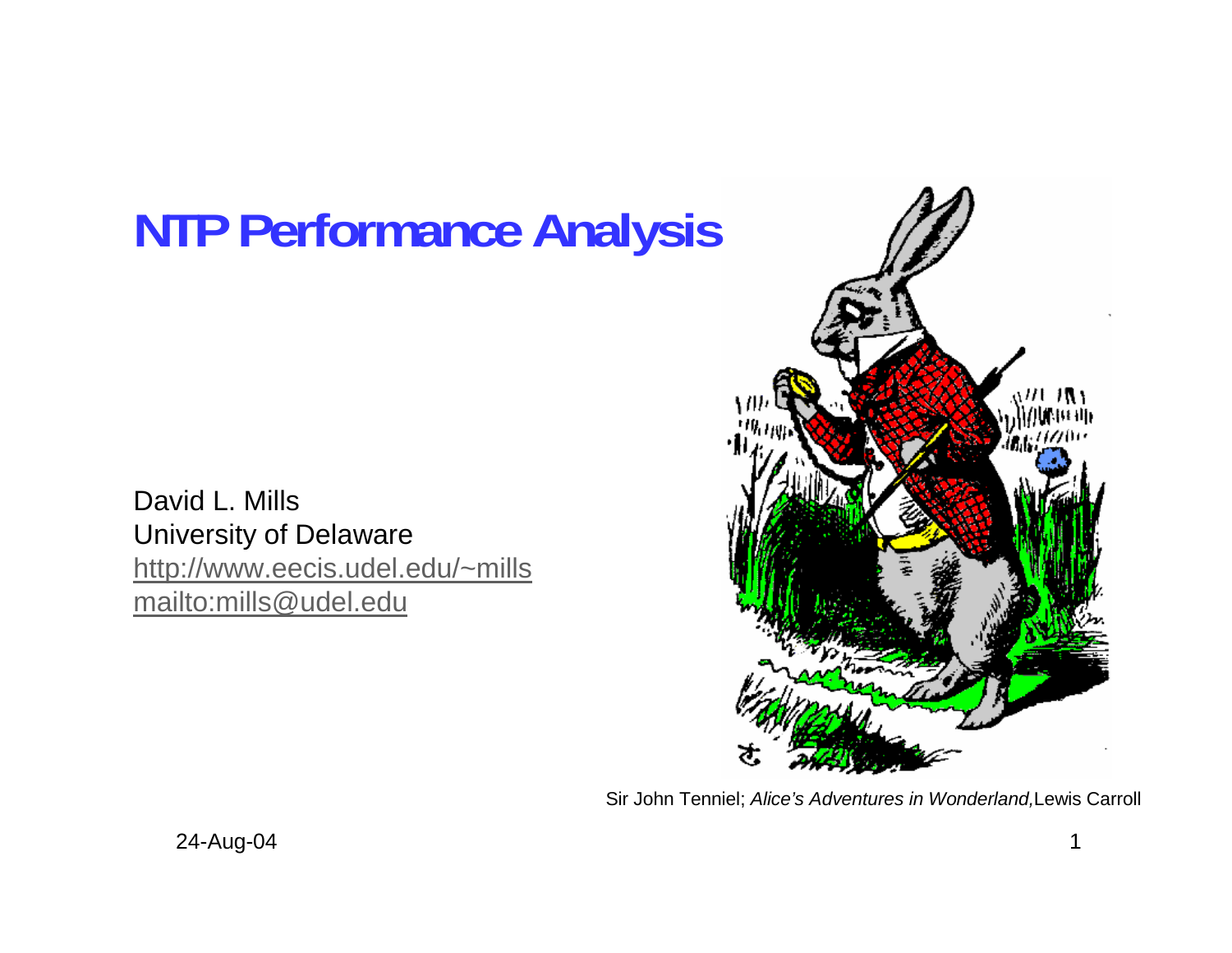

- O Histogram of local clock absolute phase offsets
	- 19,873 Internet peers surveyed running NTP Version 2 and 3
	- 530 offsets equal to zero deleted as probably unsynchronized
	- 664 offsets greater than 128 ms deleted as probably unsynchronized
	- Remaining 18,679 offsets: median 7.45 ms, mean 15.87 ms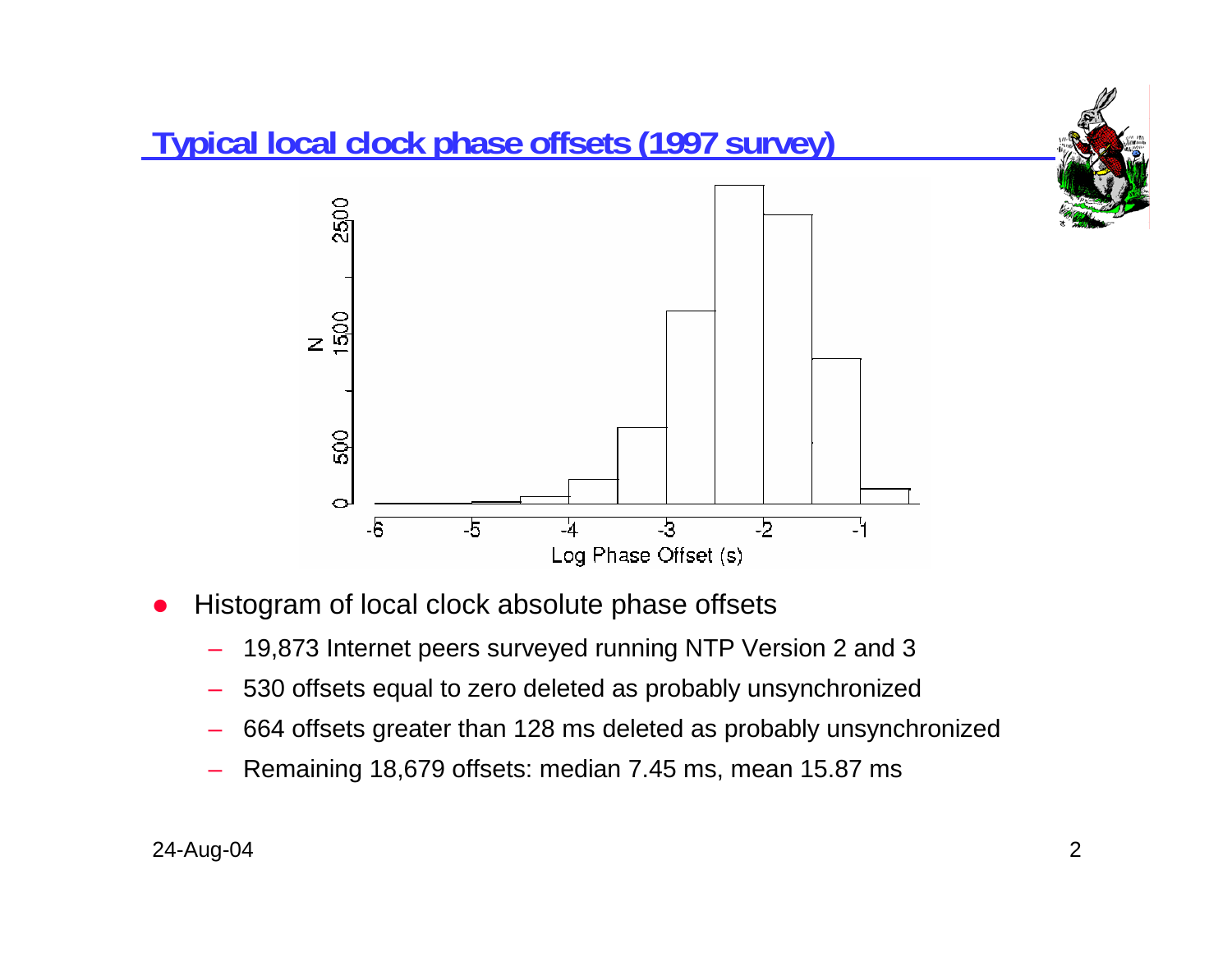

- O Histogram of local clock absolute frequency offsets
	- 19,873 Internet peers surveyed running NTP Version 2 and 3
	- 396 offsets equal to zero deleted as probably spurious (self synchronized)
	- 593 offsets greater than 500 PPM deleted as probably unsynchronized
	- Remaining 18,884 offsets: median 38.6 PPM, mean 78.1 PPM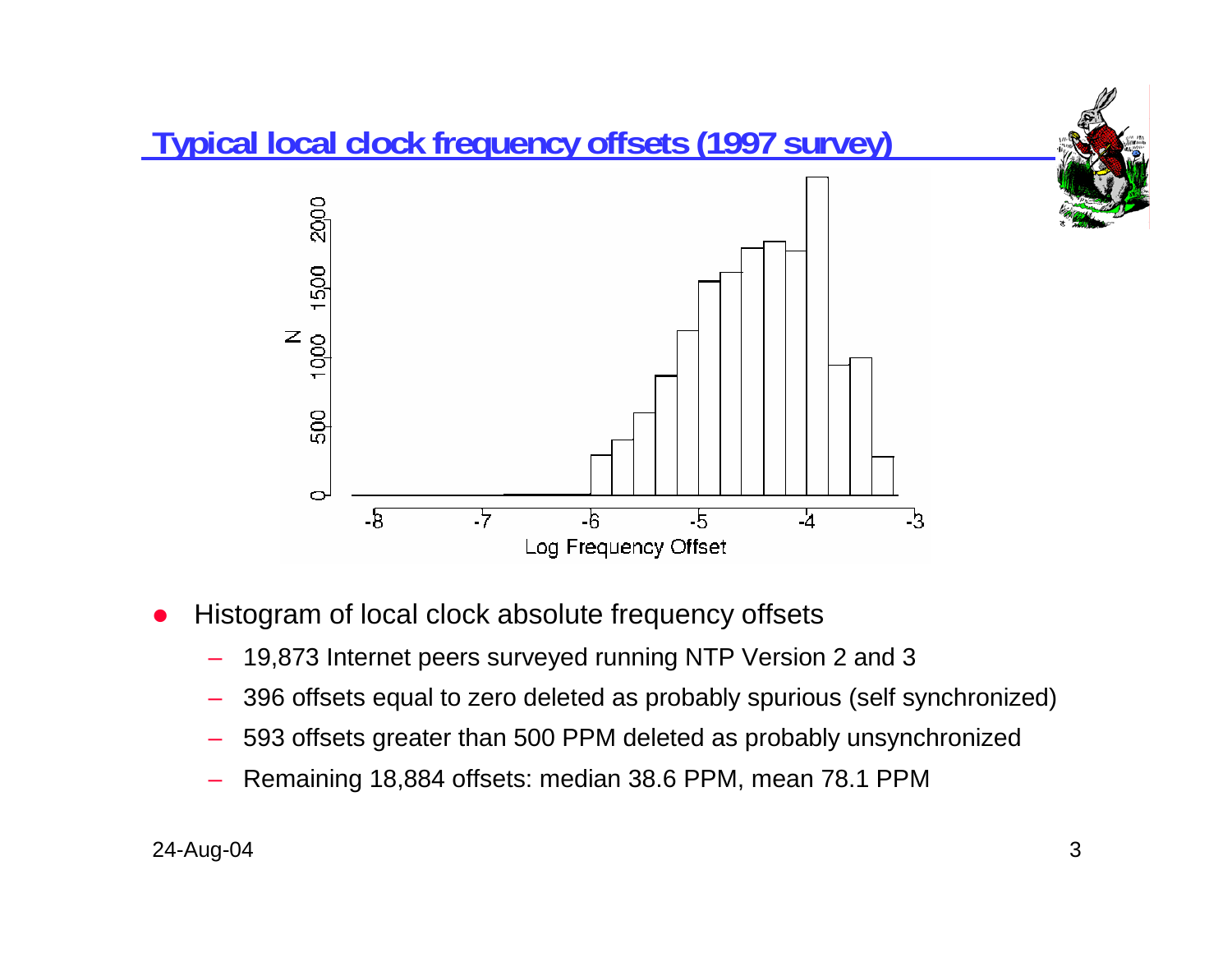

- O Histogram of local clock absolute phase offsets
	- 19,873 Internet peers surveyed running NTP Version 2 and 3
	- 530 offsets equal to zero deleted as probably unsynchronized
	- 664 offsets greater than 128 ms deleted as probably unsynchronized
	- Remaining 18,679 offsets: median 7.45 ms, mean 15.87 ms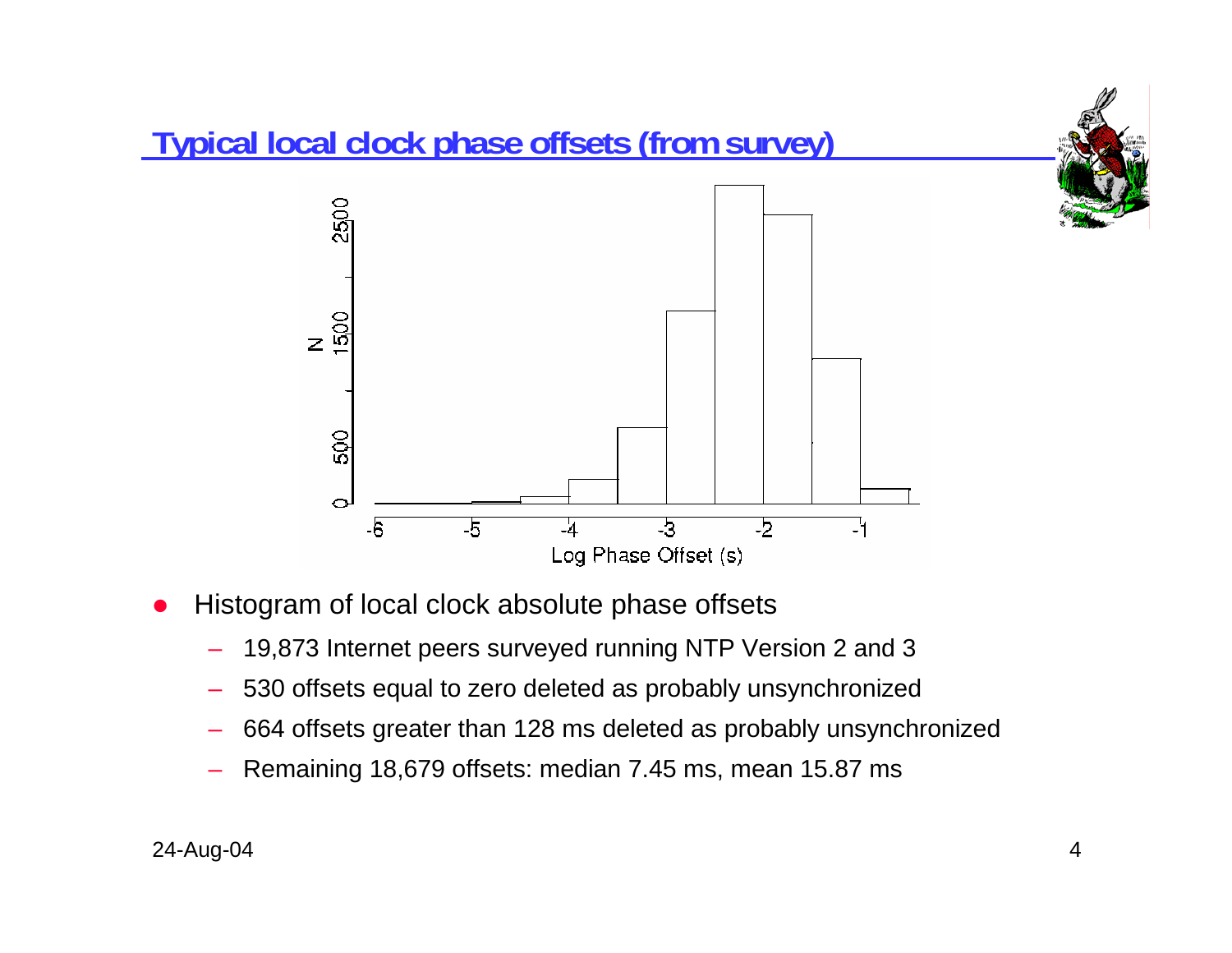

- O Histogram of local clock absolute frequency offsets
	- 19,873 Internet peers surveyed running NTP Version 2 and 3
	- 396 offsets equal to zero deleted as probably spurious (self synchronized)
	- 593 offsets greater than 500 PPM deleted as probably unsynchronized
	- Remaining 18,884 offsets: median 38.6 PPM, mean 78.1 PPM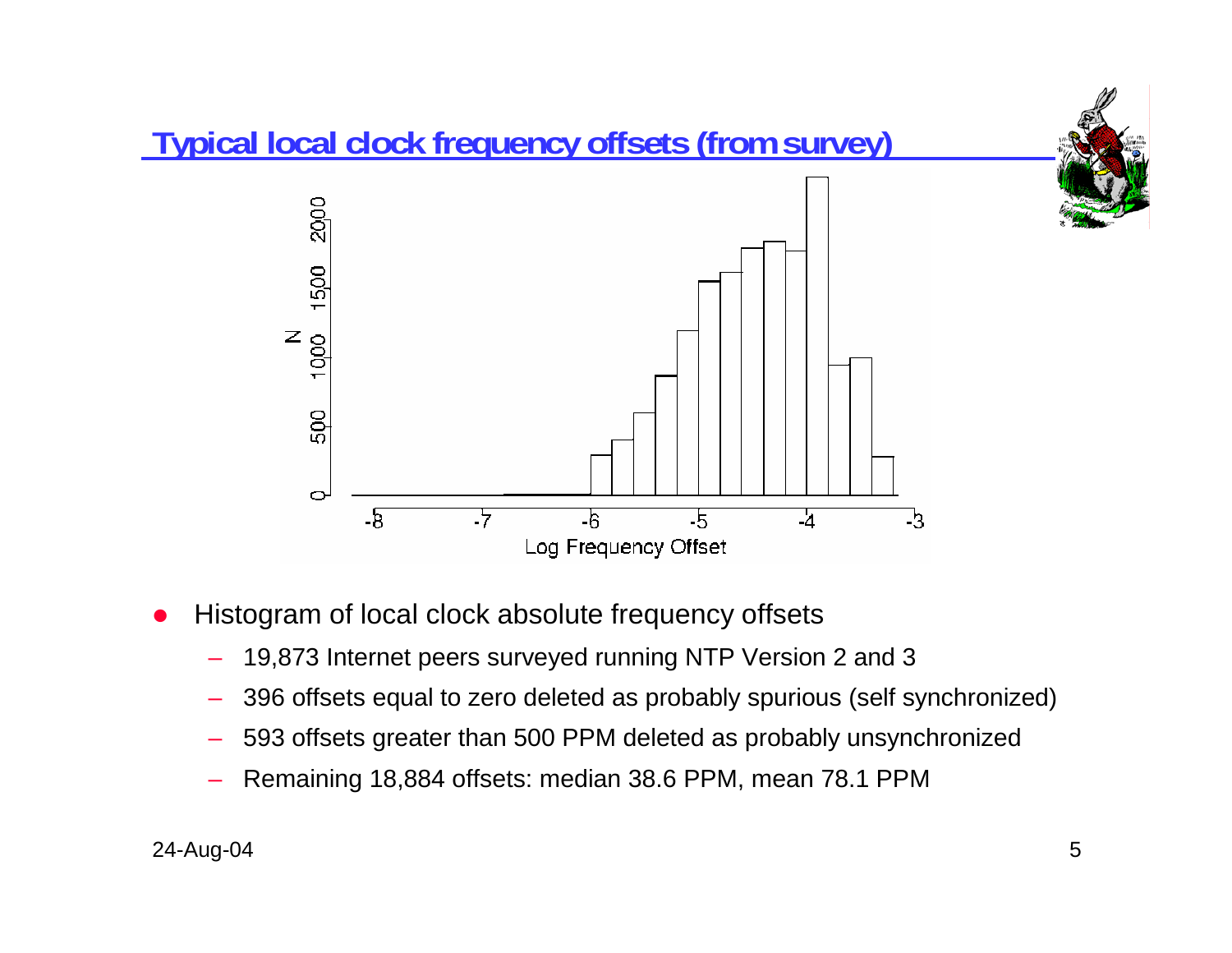

## **Allan deviation - combined data**



| Lugu         |                                     |
|--------------|-------------------------------------|
| <b>IEN</b>   | <b>IEN Torino, Italy</b>            |
| <b>USNO</b>  | US Naval Observatory, Wash DC       |
| <b>PEERS</b> | 19 nonlocal time servers in Europe, |
|              | Japan, Australia, North and South   |
|              | America                             |
| <b>BARN</b>  | local time server on DCnet          |
| LAN          | free-running clock via Ethernet     |
| <b>PPS</b>   | free-running clock via PPS signal   |
| <b>NOISE</b> | free-running clock (synthesized)    |
|              |                                     |

All servers are synchronized to GPS All NTP algorithms are operative

- O Vee-shaped curves show local servers with free-running local clocks; other curves show remote servers synchronized to GPS
	- Lines with slope −1 represent white phase noise due to network jitter
	- Lines with slope +0.5 represent random-walk frequency noise due to clock oscillator wander

Legend

- Intersection of phase and frequency noise lines is called the Allan intercept
- 24-Aug-04 6  $-$  In general, PLL is best when  $\mathcal{T}_c$  is below Allan intercept; FLL is best above it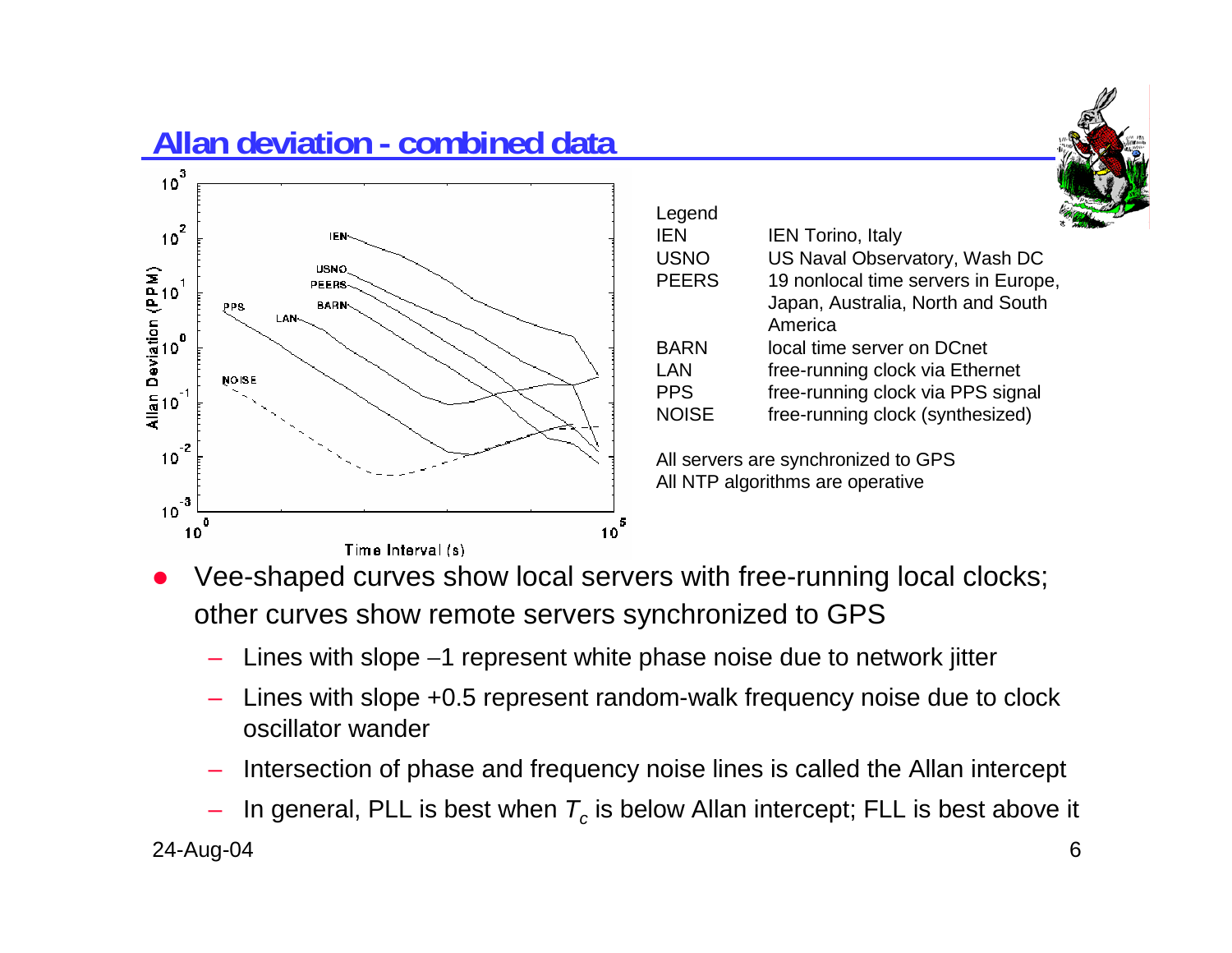

- O Left graph shows FLL and PLL weights, right graph shows standard error as a function of poll interval for FLL, PLL and hybrid modes
	- Note FLL is best above 200 s, PLL is best below this
	- Hybrid mode is best between most important range, 100 s to 1,000 s, and not much worse than FLL or PLL outside this range.
	- PLL comes unstable above 4,000 s due to loss of lock.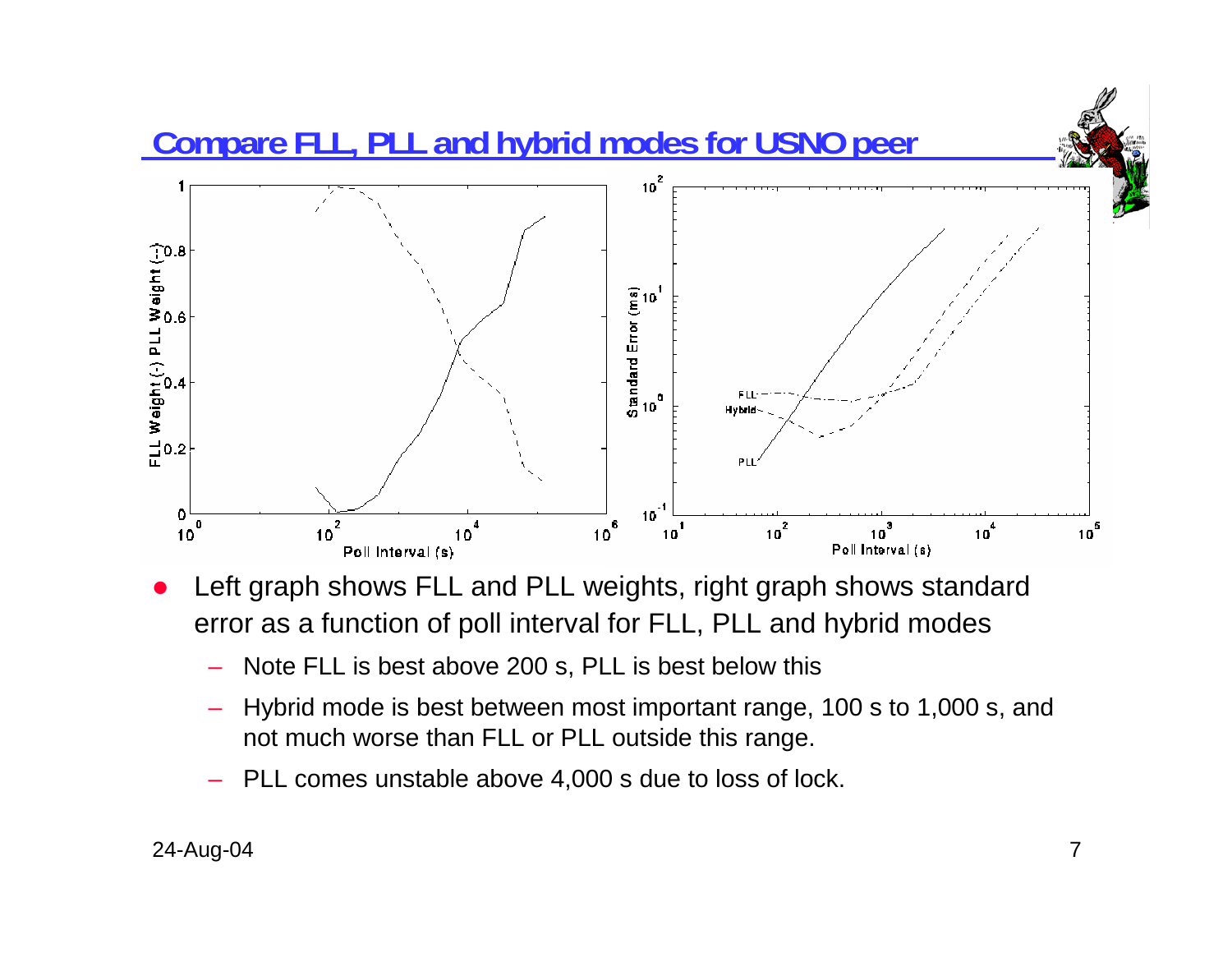

| Legend<br>IEN               | <b>IEN Torino, Italy</b>                                                                                  |  |
|-----------------------------|-----------------------------------------------------------------------------------------------------------|--|
| <b>USNO</b><br><b>PEERS</b> | US Naval Observatory, Wash DC<br>19 nonlocal time servers in Europe,<br>Japan, Australia, North and South |  |
| BARN                        | America<br>local time server on DCnet                                                                     |  |
|                             | All servers are synchronized to GPS                                                                       |  |

All NTP algorithms are operative

- O Solid lines show hybrid mode performance, dashed lines PLL mode, both over a ten-day period
	- Hybrid mode better than PLL mode by a factor of ten over important range
	- Local time server better than 200  $\mu$ s standard error at poll = 64 s
	- All nonlocal time servers better than 2 ms at poll  $\leq 1,024$  s
	- Standard error of all nonlocal time servers (including best USNO) is better than any server separately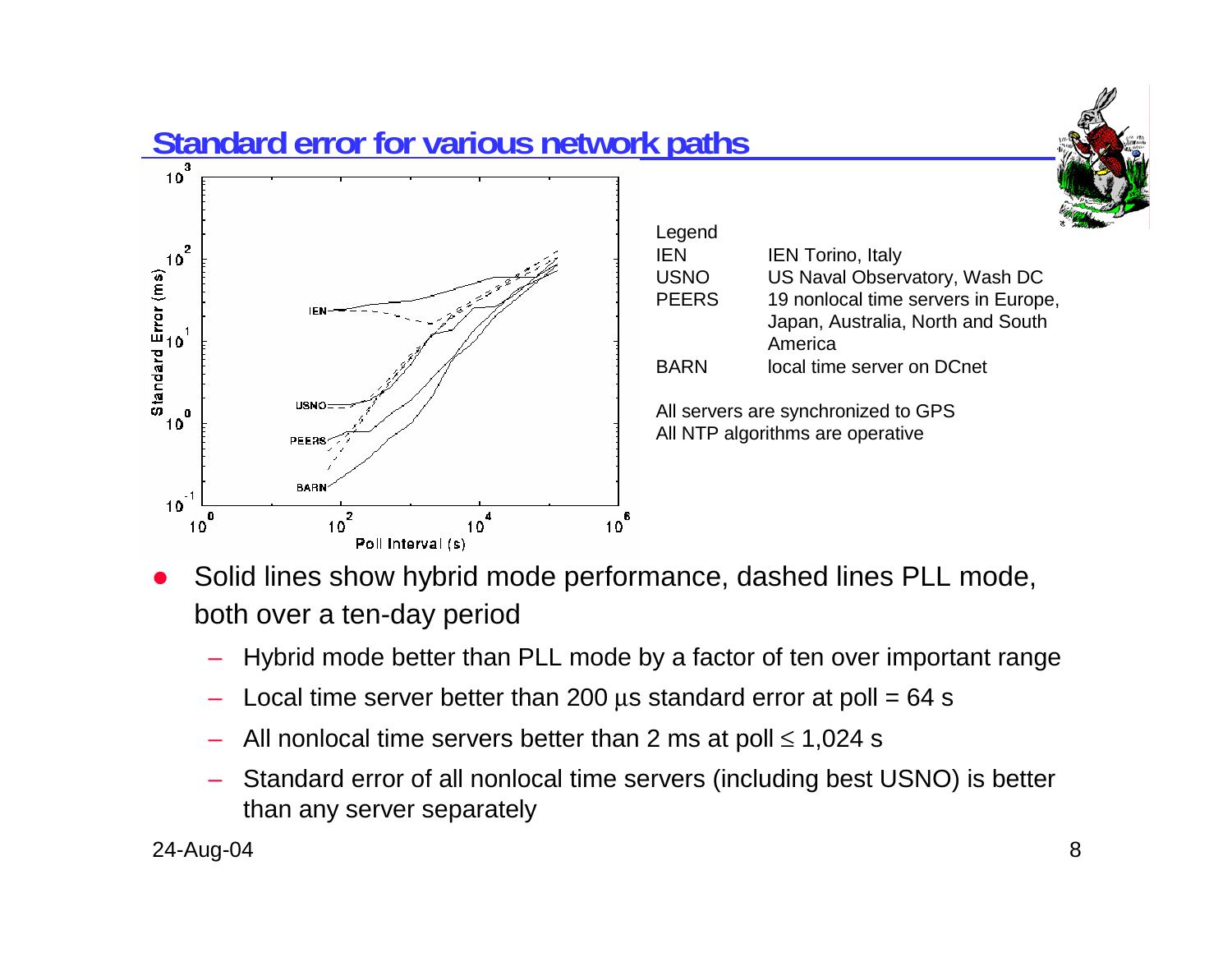

#### All servers are synchronized to GPS All NTP algorithms are operative

- O Typical performance of stratum-2 servers synchronized to remote primary servers
	- Except for PPS, which uses simulated phase noise, all use actual network noise measured in real time
	- Frequency noise is simulated with curve fit to PPS data

## **NTP performance compared**

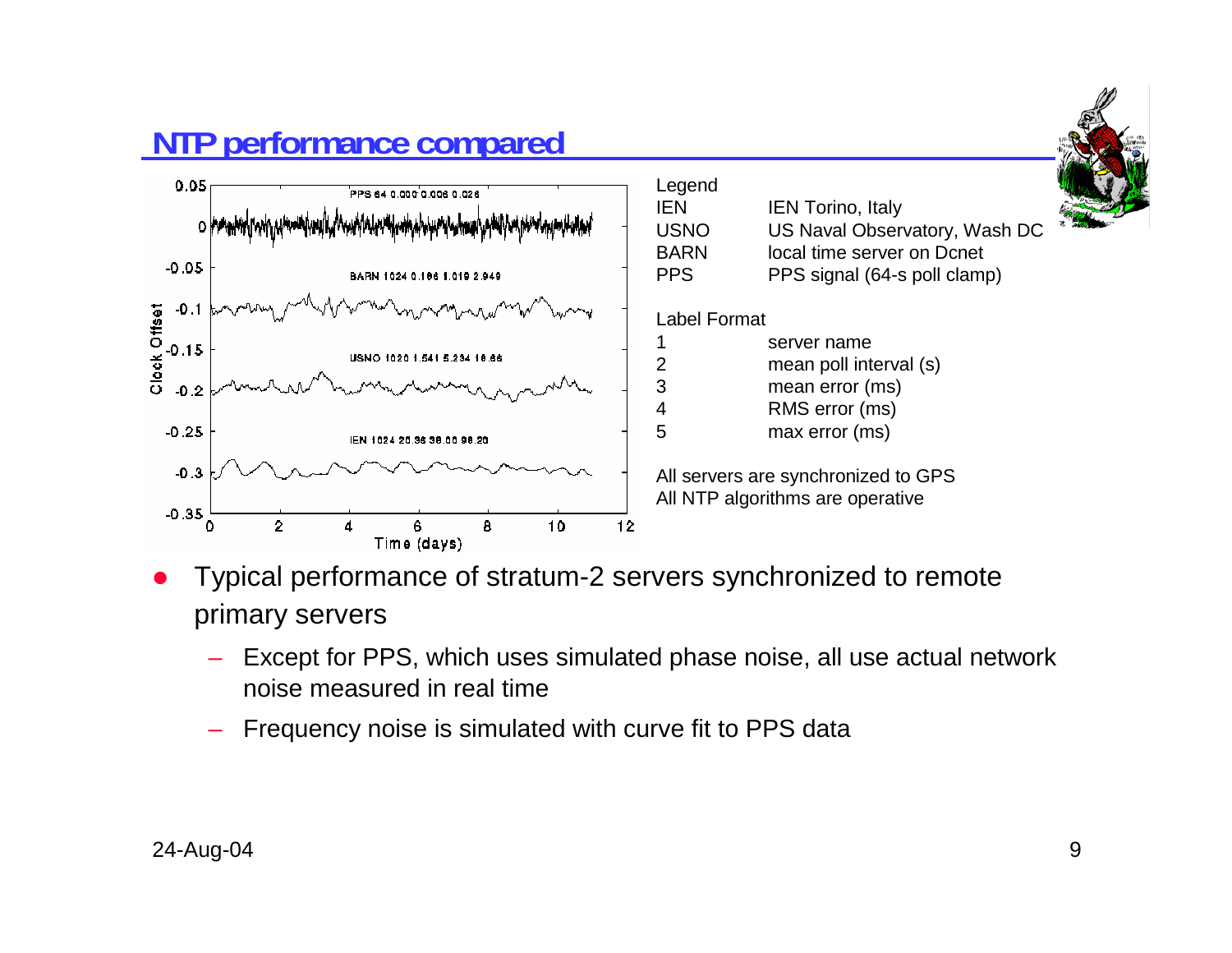

### **Performance of typical NTP servers in the global Internet**

| NTP<br>Server | Location      | Days | Mean  | RMS   | Max   | >1             | > 5         | >10         | 350          |
|---------------|---------------|------|-------|-------|-------|----------------|-------------|-------------|--------------|
| Austron GPS   | DCnet         | 91   | 0.0   | 0.012 | 1.000 | $\mathbf 0$    | 0           | $\mathbf 0$ | $\Omega$     |
| rackety       | DCnet         | 95   | 0.066 | 0.053 | 2.054 | 11             | $\mathbf 0$ | $\mathbf 0$ | 0            |
| mizbeaver     | DCnet         | 17   | 0.150 | 0.171 | 1.141 | $\overline{2}$ | 0           | $\mathbf 0$ | 0            |
| churchy       | DCnet         | 42   | 0.185 | 0.227 | 3.150 | 15             | $\mathbf 0$ | $\mathbf 0$ | 0            |
| pogo          | <b>DCNet</b>  | 88   | 0.091 | 0.057 | 1.588 | 8              | $\mathbf 0$ | $\mathbf 0$ | 0            |
| beauregard    | DCnet         | 187  | 0.016 | 0.108 | 2.688 | 30             | $\mathbf 0$ | $\mathbf 0$ | 0            |
| umd1          | U Maryland    | 78   | 4.266 | 2.669 | 35.89 | 29             | 29          | 28          | $\mathbf 0$  |
| swifty        | Australia     | 84   | 2.364 | 56.70 | 3944  | 27             | 27          | 27          | 13           |
| ntps1         | Germany       | 70   | 0.810 | 10.86 | 490.9 | 12             | 12          | 12          | 6            |
| time a        | NIST Boulder  | 85   | 1.511 | 1.686 | 80.56 | 28             | 19          | 11          | $\mathbf{2}$ |
| fuzz          | San Diego     | 77   | 3.889 | 2.632 | 47.59 | 27             | 27          | 23          | $\mathbf 0$  |
| la            | Los Angeles   | 83   | 0.650 | 0.771 | 17.84 | 28             | 8           | 3           | $\Omega$     |
| enss136       | NSFnet WashDC | 88   | 0.657 | 1.203 | 32.65 | 38             | 23          | 10          | 0            |

- $\bullet$  Table shows number days surveyed, mean absolute offsets (ms), RMS and maximum absolute error (ms) and number of days on which the maximum error exceeded 1, 5, 10 and 50 ms at least once
- O Servers represent LANs, domestic WANs and worldwide Internet
- O Results show all causes, including software upgrades and reboots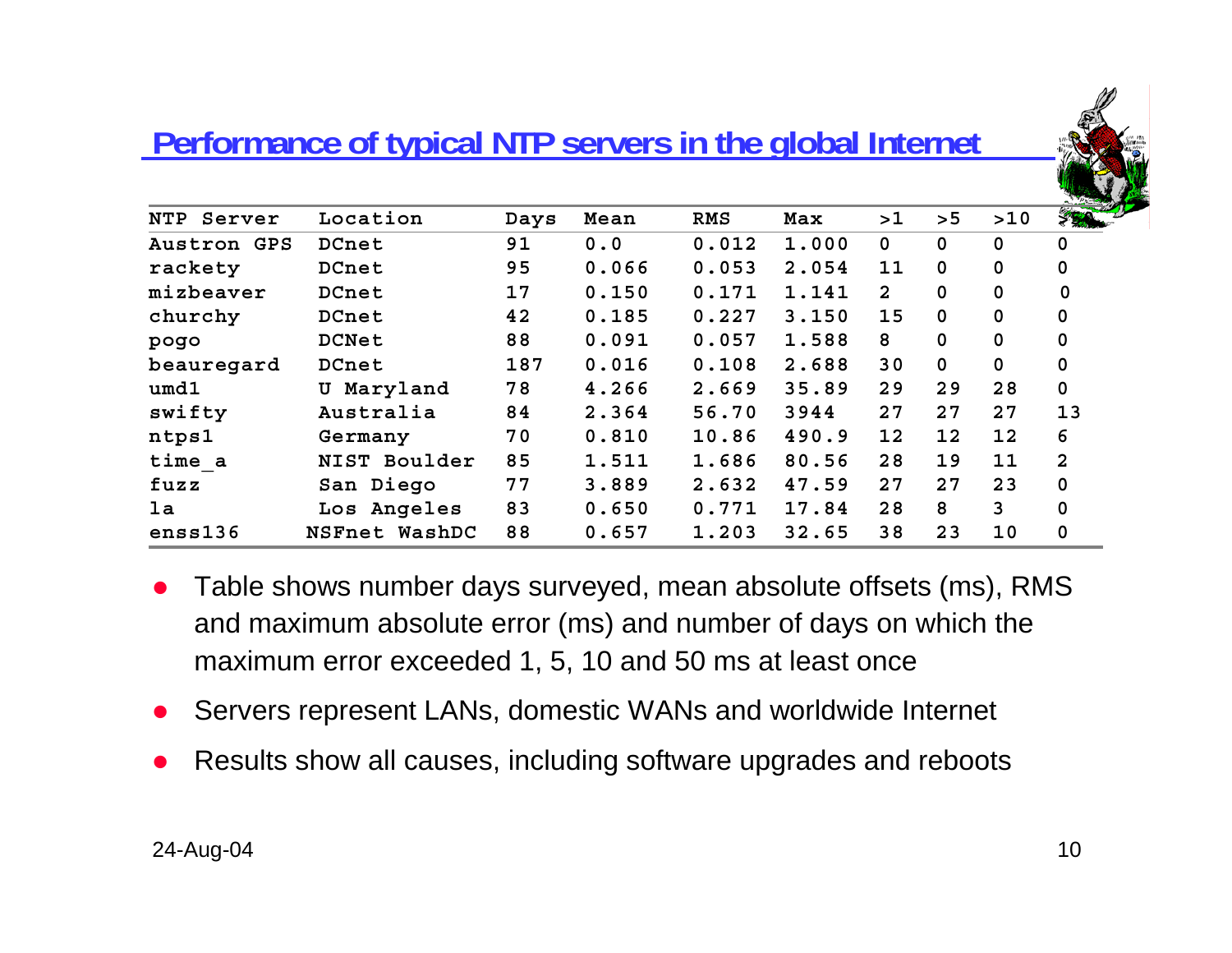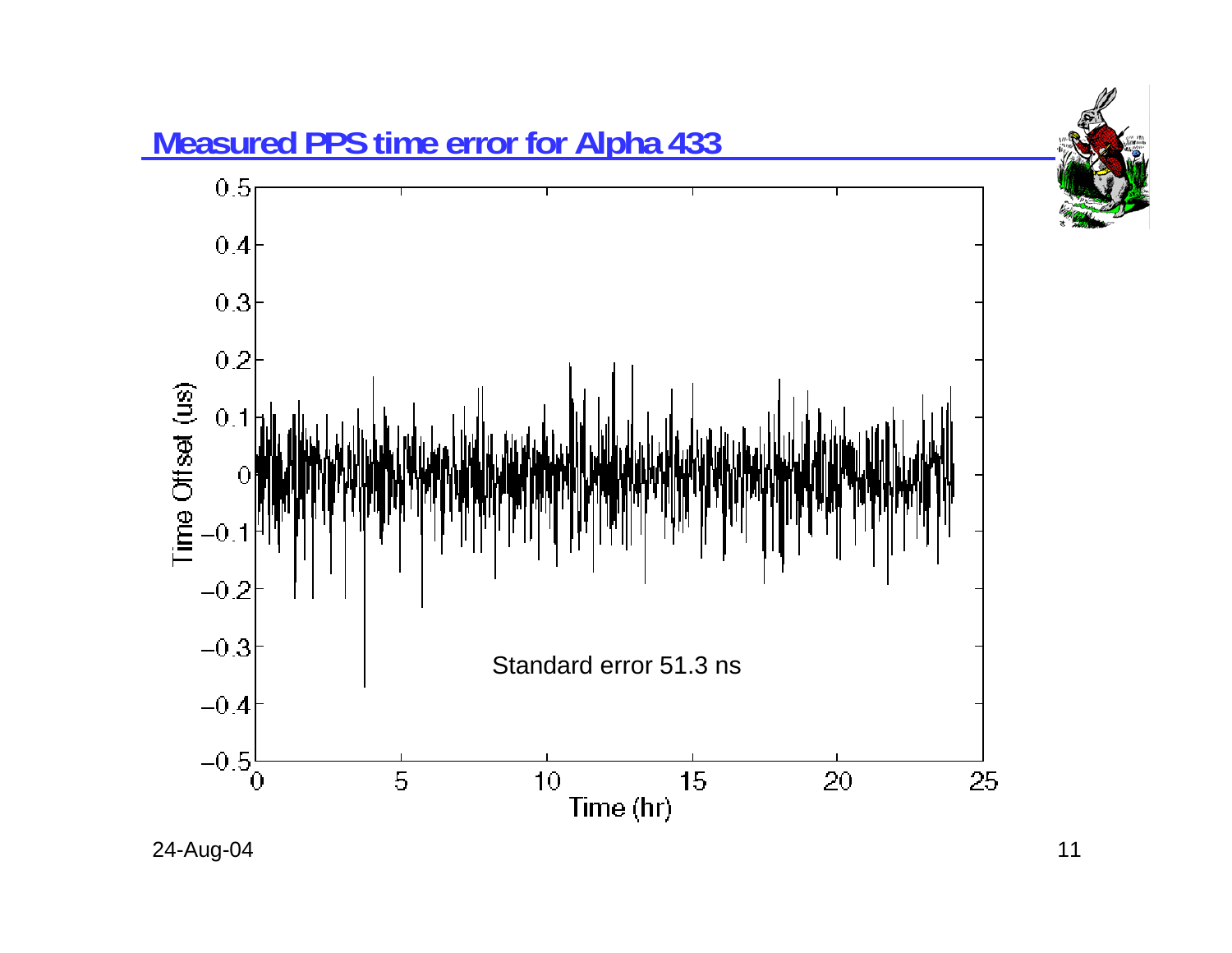

- O Clock offsets for Sun SPARC 1+ and SunOS 4.1.1 over four days
	- Primary server synchronized to GPS with PPS
	- Spikes are due to Ethernet jitter and collisions
	- Wander is due to client clock oscillator instability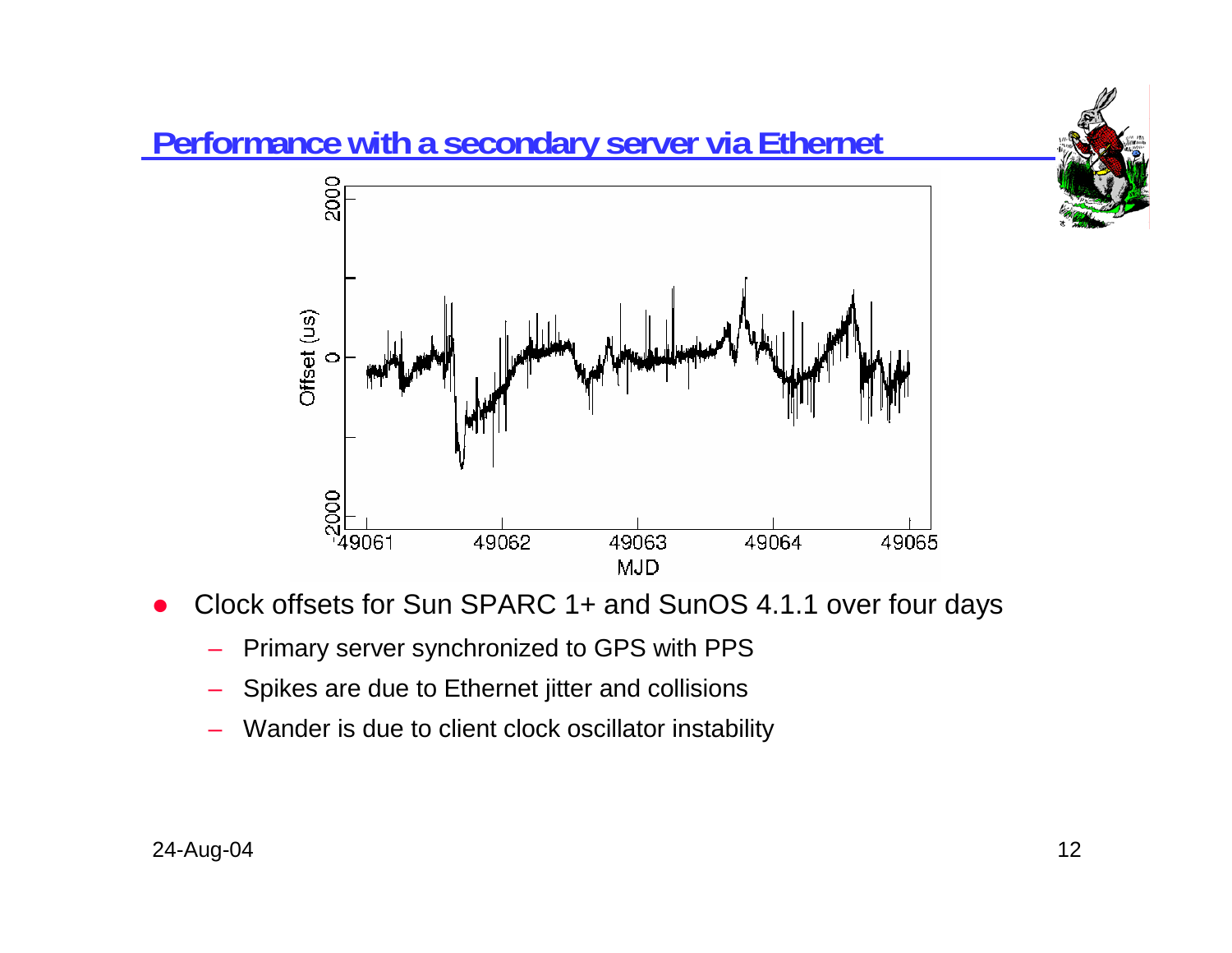

- O Clock offsets measured for a NSFnet secondary server running NTP
	- Measurements use NSF server synchronized to a primary server via Ethernets and T1 tail circuit

MJD 49107 Time (s)

This is typical behavior for lightly loaded T1 circuit

1000

 $\circ$ 

 $-2000$ 

 $\overline{0}$ 

Offset (us)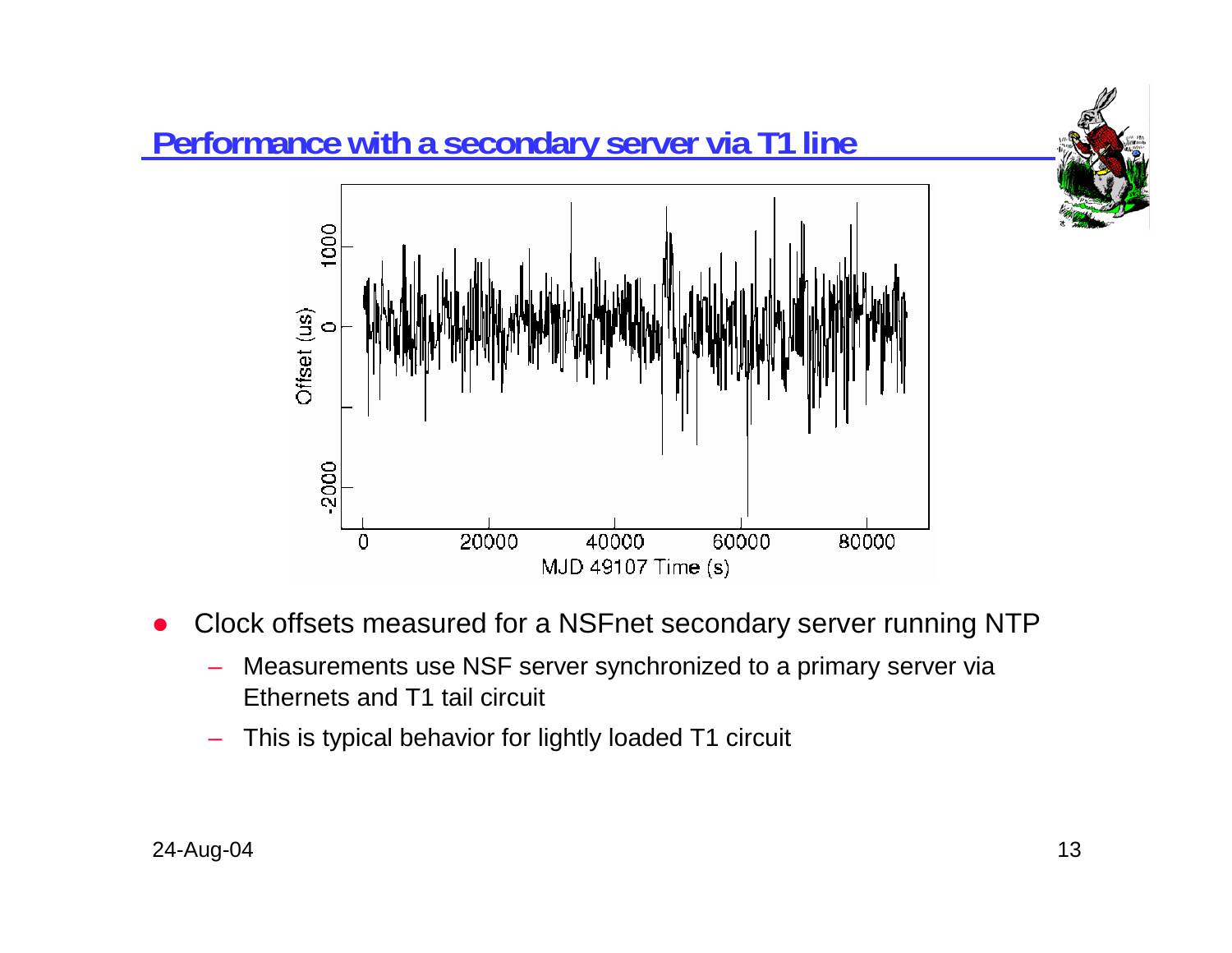

- O Clock offsets for Sun SPARC 1+ and SunOS 4.1.1 over one day
	- Two primary servers, both synchronized to the same GPS receiver (no PPS)
	- (a) Measured GPS receiver relative to the local clock of either server
	- (b) Measured one server across the Ethernet relative to the local clock of the other server
	- Note 300-µs spike of unknown cause is visible in both (a) and (b)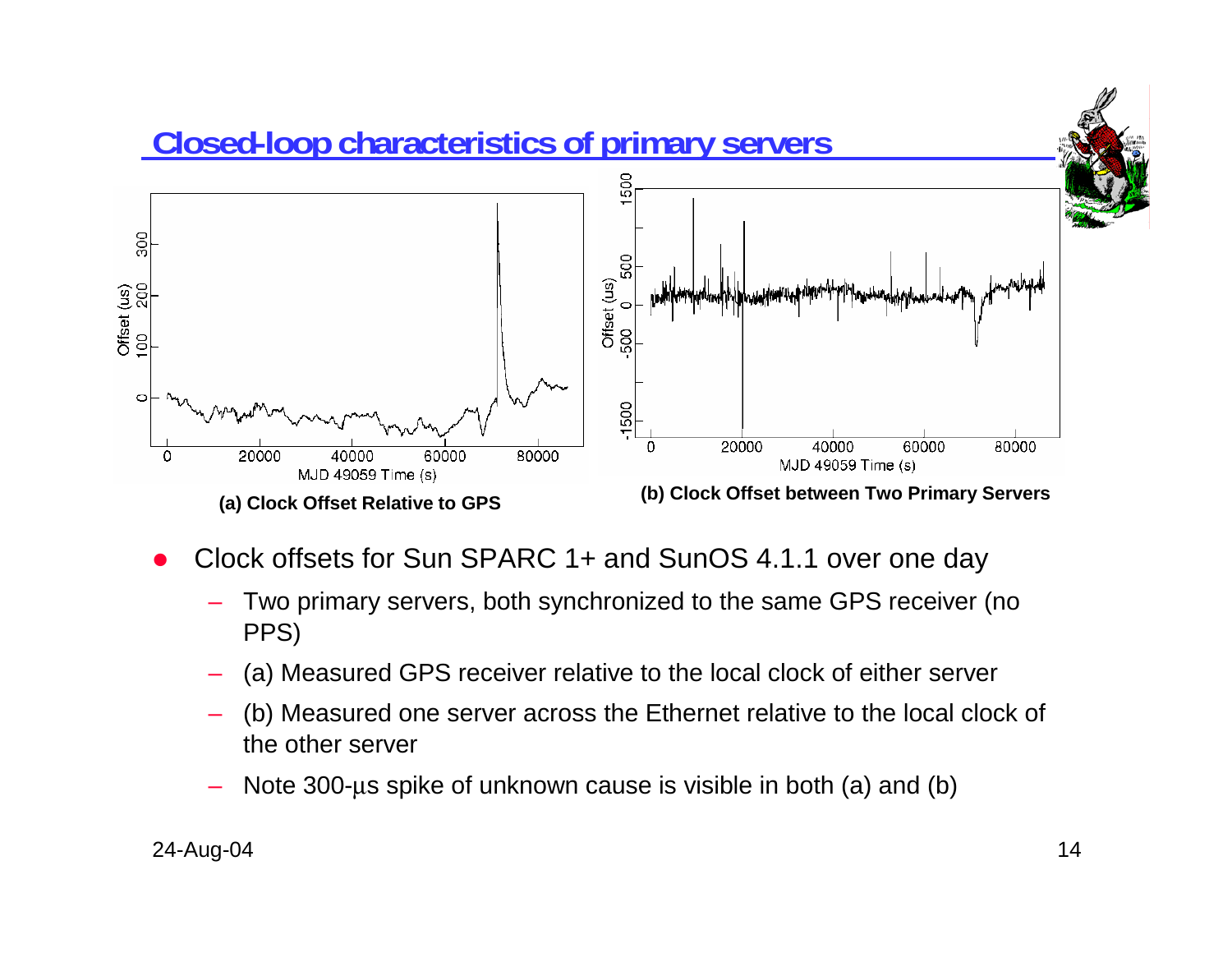

## **Performance with a modem and ACTS service**



- O Measurements use 2300-bps telephone modem and NIST Automated Computer Time Service (ACTS)
- O Calls are placed via PSTN at 16,384-s intervals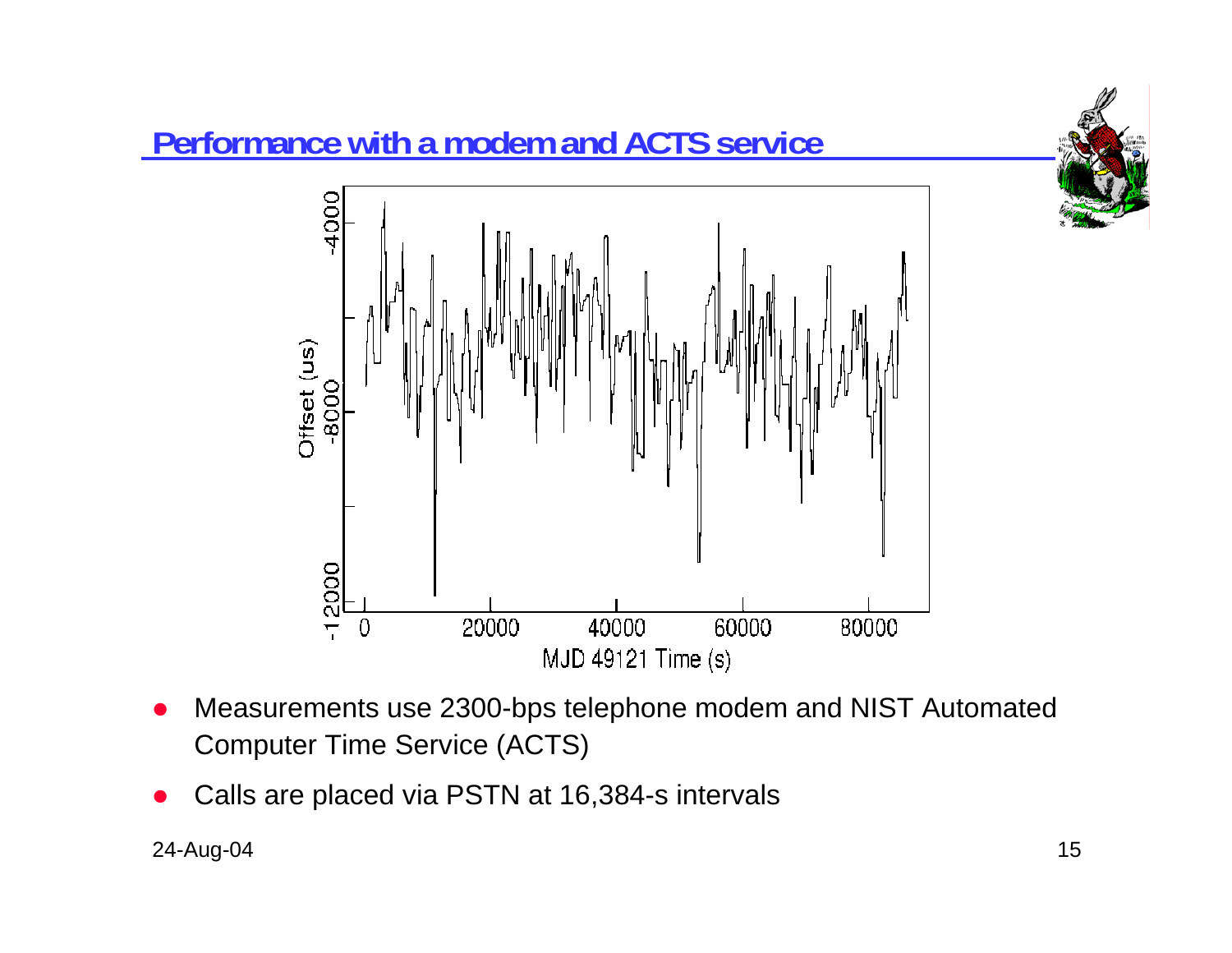

## **Time offsets with an Australian primary server**



- O Transmission path is one way via satellite, the other way via undersea cable
- O This surely is an extreme case of network jitter and congestion

24-Aug-04 16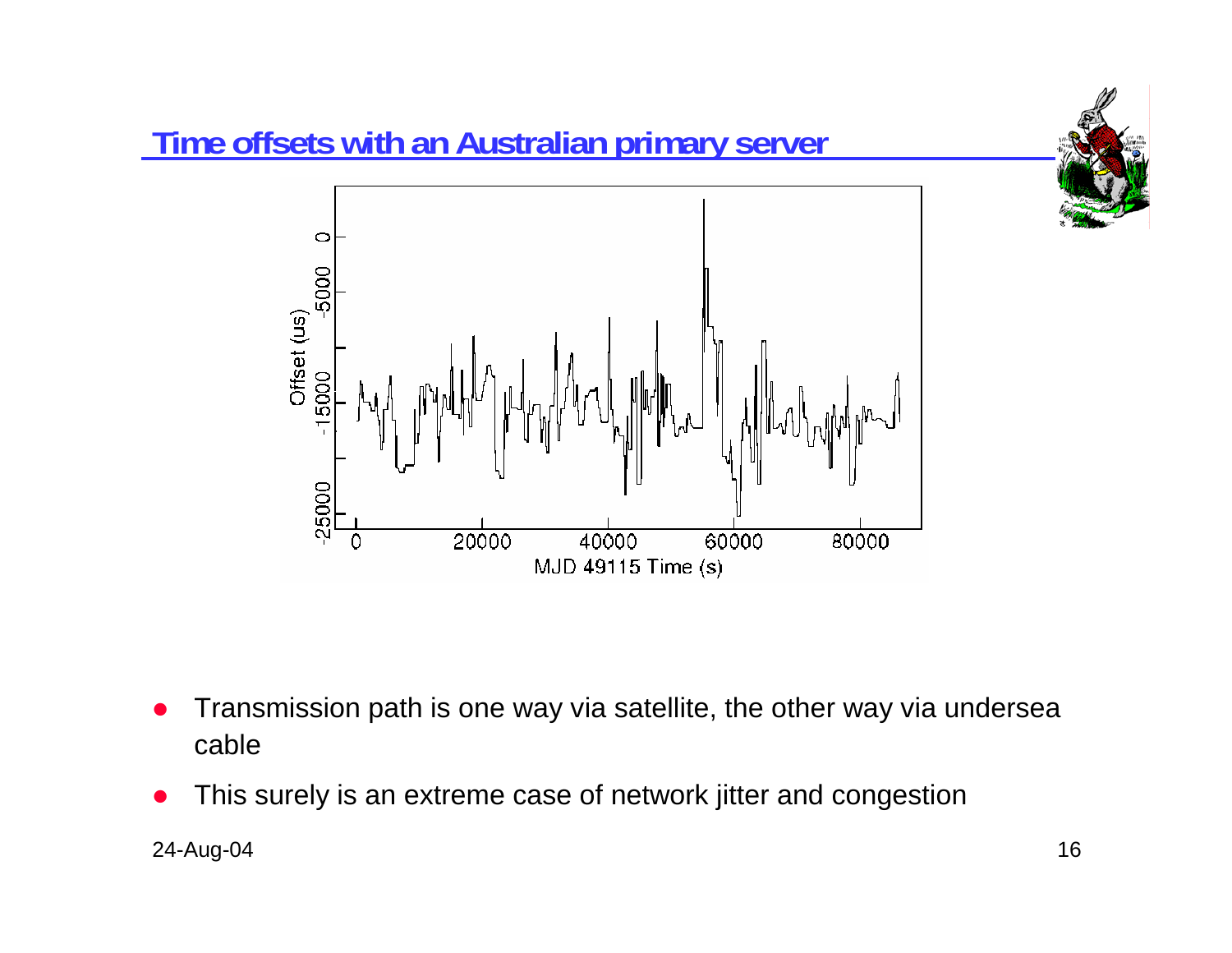

- O Measured frequency offsets for free-running local clock oscillator
- O (a) Measured directly using PPS signal and ppsclock clock discipline
	- Typical room temperature thermostatically controlled in winter
- O (b) Measured indirectly using NTP and host synchronized to PPS signal
	- Room temperature follows the ambient in first nice days in spring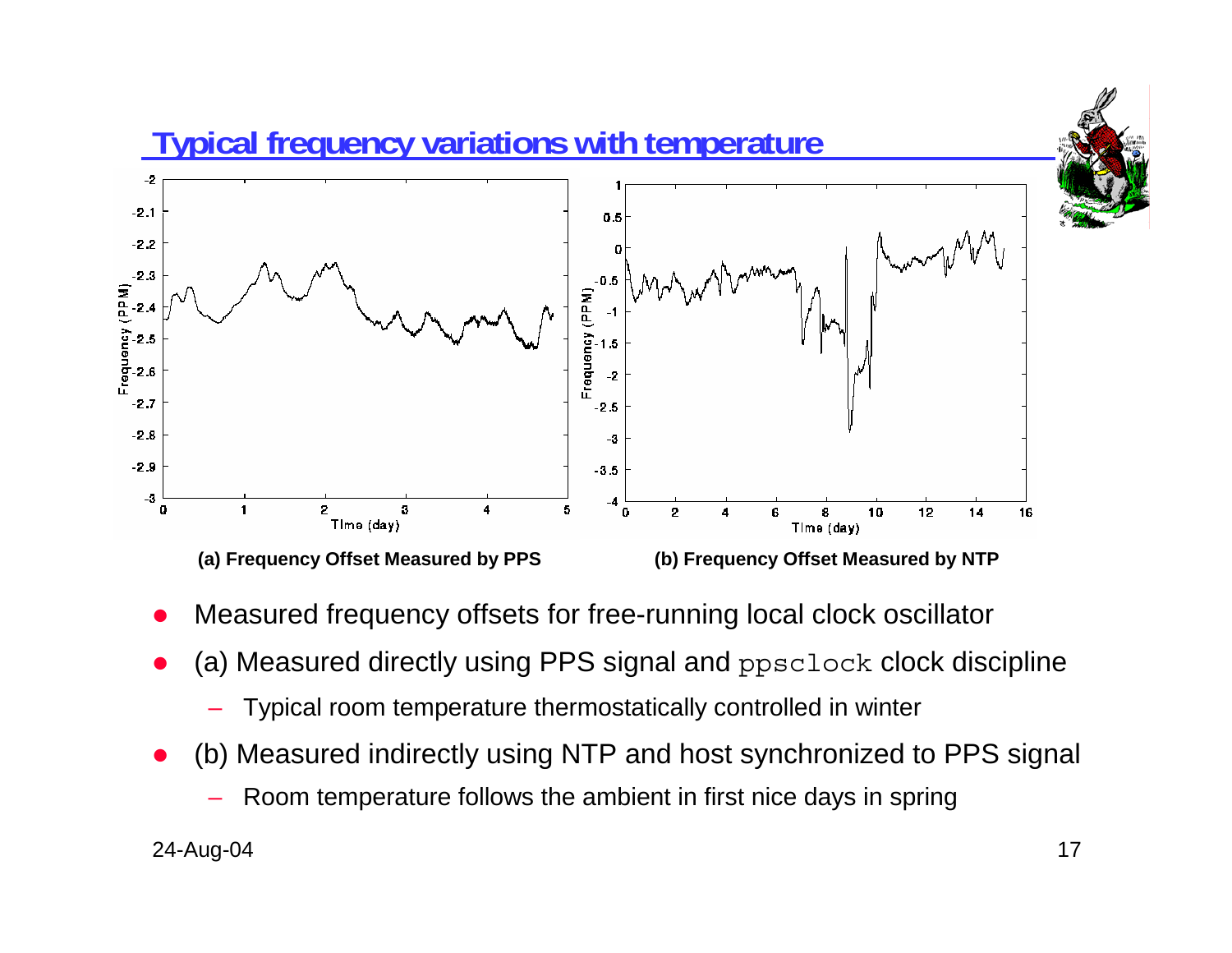

- O These graphs were constructed using a Digital Alpha and OSF/1 V3.2 with precision time kernel modifications (now standard)
- O (a) Measured latency for gettimeofday() call
	- spikes are due to timer interrupt routine
- O (b) Probability distribution for (a) measured over about ten minutes
	- Note peaks near 1 ms due timer interrupt routine, others may be due to cache reloads, context switches and time slicing
	- Biggest surprise is very long tail to large fractions of a second

24-Aug-04 18